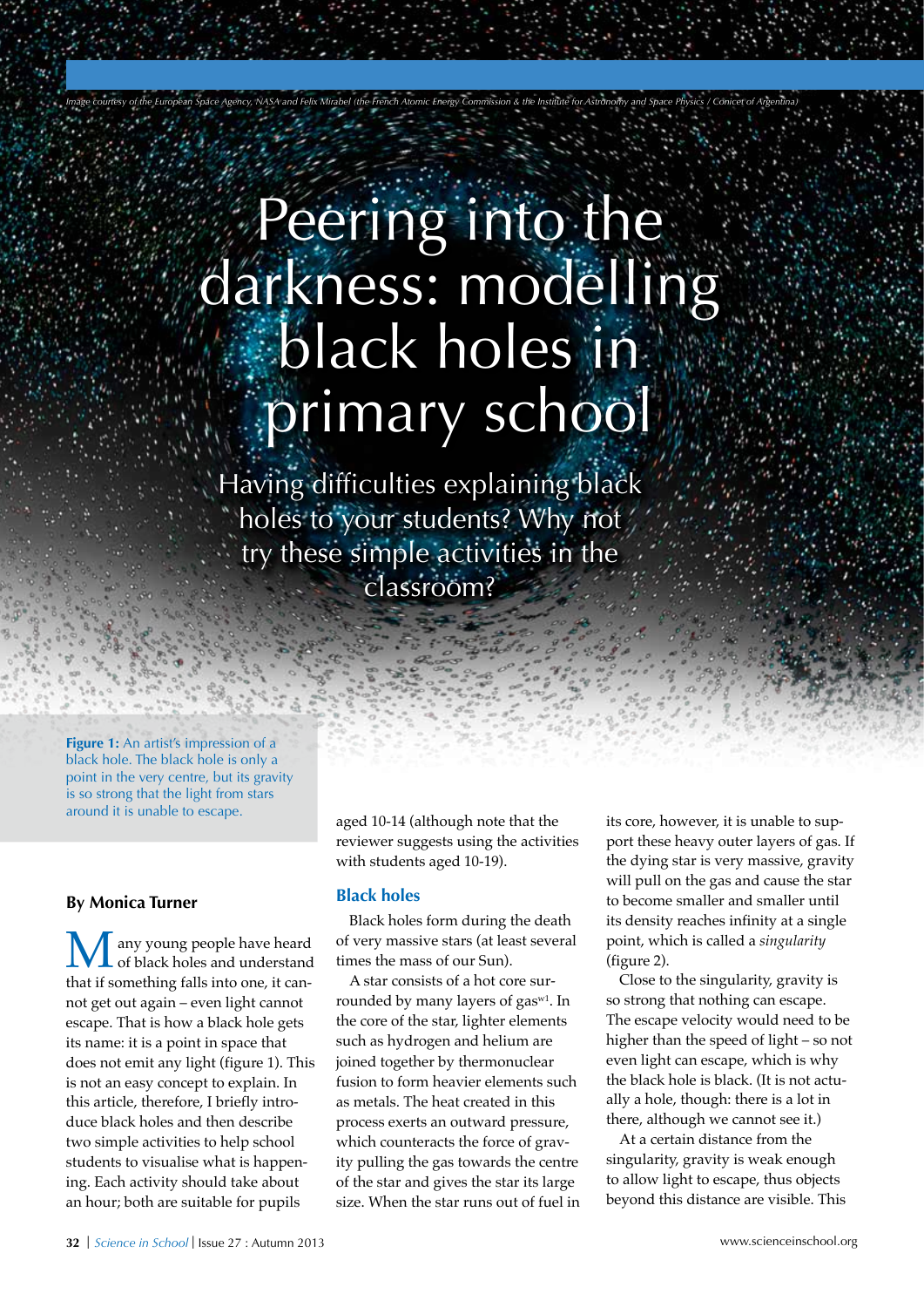# Teaching activities

**Figure 2:** A black hole: the collapsed star or singularity; the event horizon, a region around the singularity where not even light can escape; and the region outside the event horizon, where objects can feel the gravity of the black hole without becoming trapped.



boundary is called the event horizon. Objects outside the event horizon still feel the black hole's gravity, and will be attracted towards it, but they can be seen and can potentially escape falling in. Once objects are sucked inside the event horizon, however, there is no return.

After the black hole forms, it can grow by absorbing mass from its surroundings, such as other stars and other black holesw2. If a black hole absorbs enough material, it can become a *supermassive black hole*, which means it has a mass of more than one million solar masses. It is believed that supermassive black holes exist in the centres of many galaxies, including the Milky Way.

Usually, astronomers observe objects in space by looking at the light; this, for instance, is how they study stars (for example, see Mignone & Barnes, 2011). However, since black holes do not emit any light, they cannot be observed in the usual way. Instead, astronomers have to observe the interaction of the black hole with other objects. One way to do this is to look at the motions of stars around the black hole, since their orbits will be altered by its presencew3.

 **Physics Astrophysics**  $\bullet$  **Solar systems** 

υ,

- **Gas laws**
- **Gravity**
- **Relativity**
- **Ages 10-19\***

In this article, the author briefly describes how black holes are formed in space and how they interact with what is known as 'space– time'. She then describes very simple but impressive experiments to demonstrate the formation of black holes and how they can influence the space around them.

Suitable comprehension questions after the activities include:

- Describe black holes.
- What allows stars to be stable? (Your students could discuss gravity and fusion.)
- What is a singularity?

**REVIEW**

- How does gravity influence massive objects? What about photons (light)?
- What are supermassive black holes?

*Gerd Vogt, HLUW Yspertal, Austria*

\*Note that the author recommends the activities for pupils aged 10-14.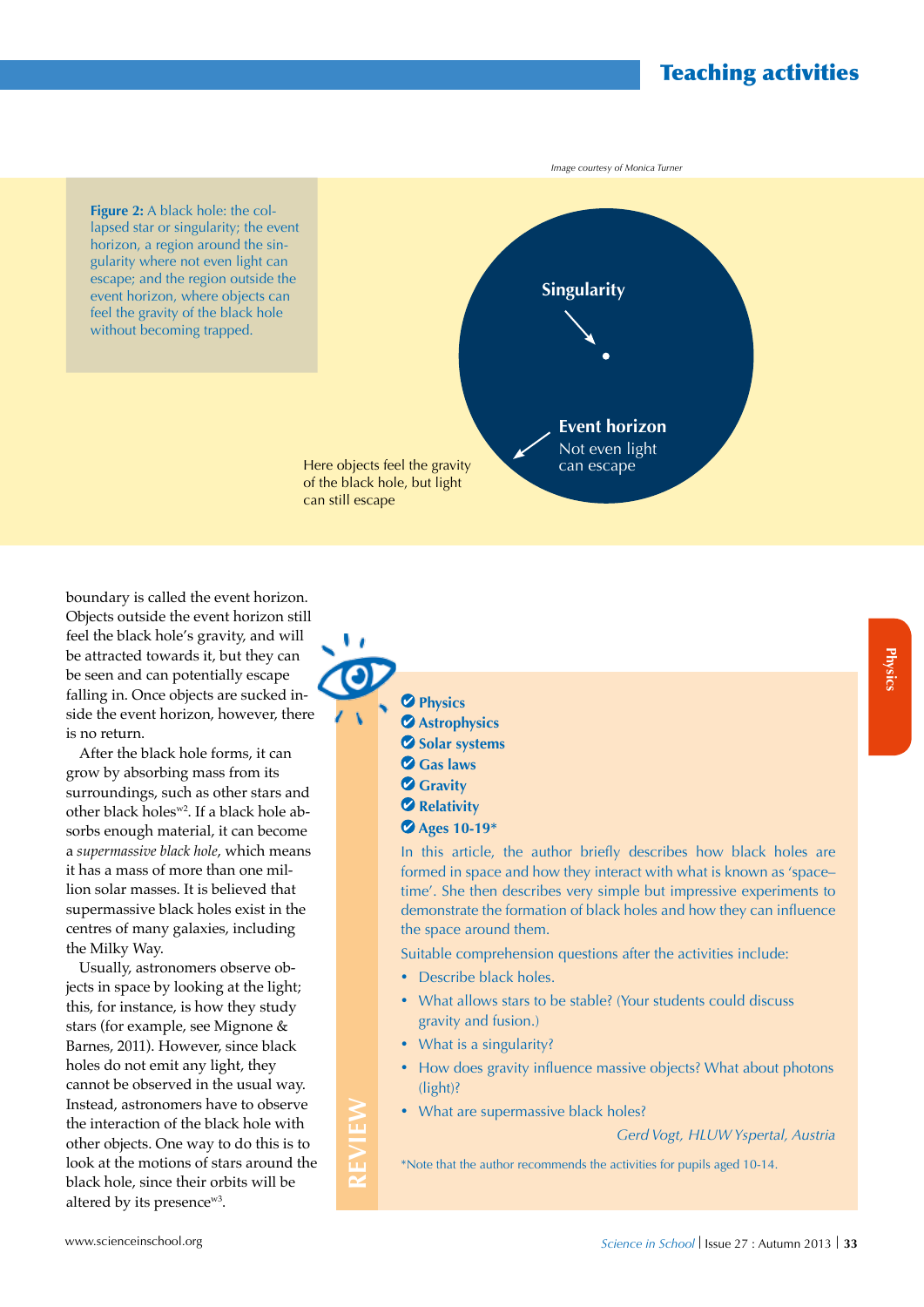An image of the galaxy NGC 3621, taken using the Very Large Telescope at the European Southern Observatory (ESO). This galaxy is believed to have an active supermassive black hole at its centre that is engulfing matter and producing radiation.

# **Activity 1: Modelling the formation of a black hole**

This activity will demonstrate to students how a black hole is formed through the collapse of a massive star, once the core of the star is unable to support the weight of the outer layers of gas surrounding it. The time needed should be about one hour.

# Materials

Each working group will need:

- A balloon
- A few sheets of aluminium foil, each approximately 30 cm square
- • A pin for popping the balloon.

## Method

1. Have the students inflate the balloon and tie it closed. They should then wrap the balloon in several layers of aluminium foil to create the model star.

- 2. Explain that the layers of foil represent the different gas layers of the star, and the balloon that gives them their shape is analogous to the hot burning core of the star. Inside the core, the heat created by thermonuclear fusion exerts a pressure on the gas layers of the star, which keeps them from collapsing.
- 3. Have the students simulate the effect of gravity by trying to lightly compress the balloon. The pressure of the core is such that the star cannot collapse from gravity.
- 4. When a star reaches the end of its life, it runs out of fuel in the core and is no longer able to hold up the gas layers. Have the students pop the balloon with the pin, which simulates this process.
- 5. Again, they should try to compress the balloon with their hands to

mimic the effect of gravity. This time, they will be able to compress the foil into a small ball, which simulates the formation of a black hole. Note that the mass of the small ball is the same as that of the model star, but their sizes are quite different.

# **Discussion**

- • If a real star were the size of the balloon, then how big would the black hole really be? Is the crumpled ball too large or too small to represent a real black hole? Answer: The crumpled ball is much too large to represent a black hole. Even a real black hole, formed from a massive star, is smaller than the tip of a pencil.
- What would happen if you used more pieces of aluminium foil to make the gas layers in the star?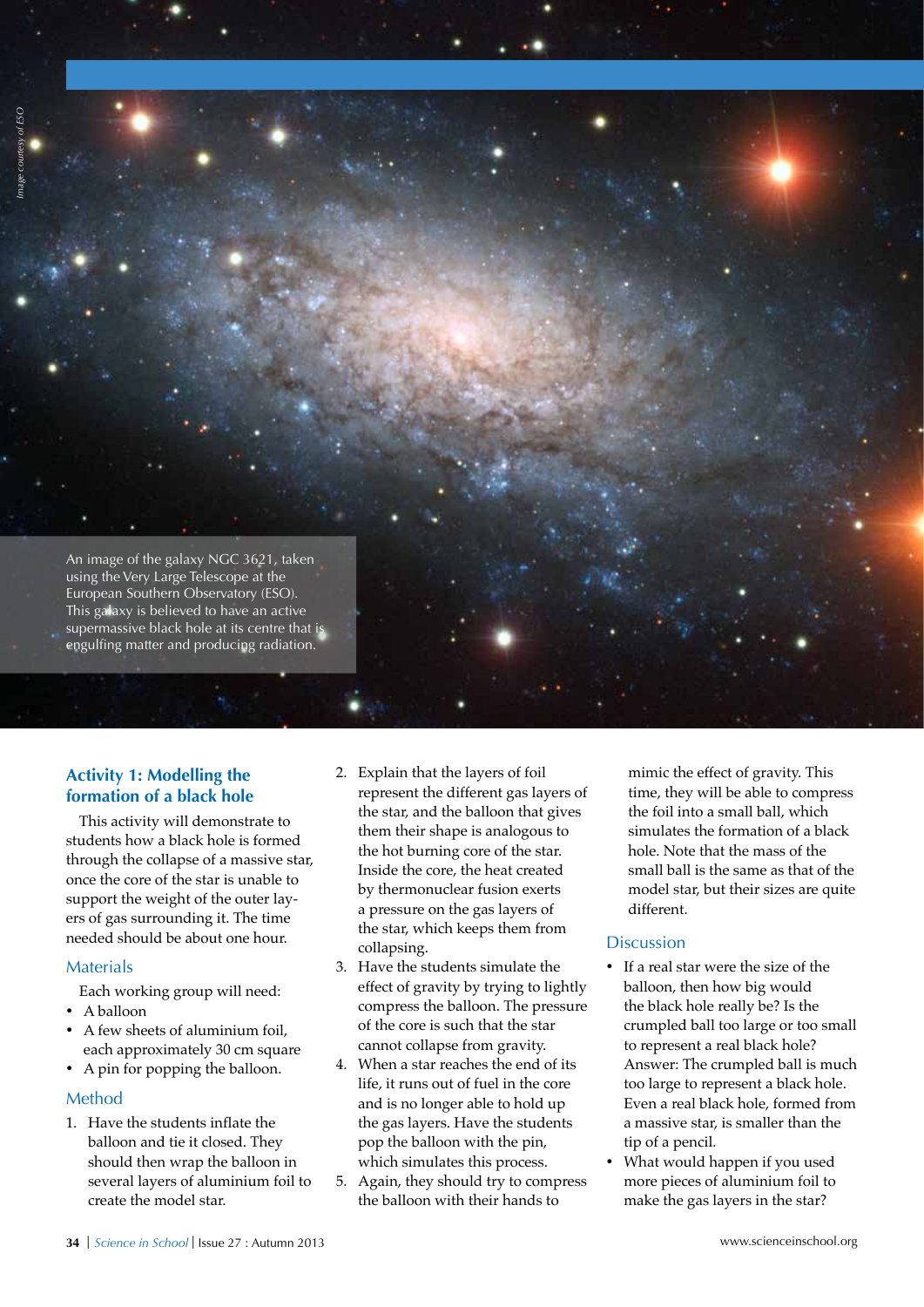

#### **Figure 3:** The materials required for the activity

Would the star be more massive? What about the black hole? Building the star with more layers of gas (represented by the foil) would make the star more massive. It would also result in the formation of a more massive black hole, since there would be more material with which to form the black hole.

The concept of density (mass per unit volume) could be introduced here. Which has a higher density, the star or the black hole? Although they have a different size, the star and black hole have the same mass, since they are made from the exact same amount of material. However, since the black hole is smaller, it has more material contained in less volume, and therefore has a higher density.

## **Activity 2: Modelling the action of a black hole**

In this activity, students will build a model of a black hole to help them visualise how a black hole can 'bend' space–time and affect nearby objects. The activity should take about one hour.

#### Materials

Each working group will need (figure 3):

• A light elastic bandage used for muscular injuries (e.g. Tubifix, sold in chemists' shops), the largest ones available (used for the thorax)

- A small marble
- A very heavy ball (such as those used in games of boules, bocce or pétanque)
- A pair of sharp scissors.

#### Method

- 1. Cut a piece of elastic bandage about 40 cm long. If it is tubular, you will need to cut it open on one side.
- 2. Ask several students to stretch the bandage horizontally until it becomes taut, to represent twodimensional space.
- 3. Place the marble on the bandage, and make it roll across the surface of the bandage. Its path should be a straight line, similar to that of a light ray travelling through space.
- 4. Place the heavy ball on the bandage, and you will see how it deforms the fabric of space. Space becomes curved around the heavy mass.
- 5. Make the marble roll close to the mass; its trajectory should be altered by the deformation of the bandage. This is similar to what happens to light passing close to a massive object that deforms the space surrounding it. Try varying the speed of the marble to see how its path changes.
- 6. The more concentrated the central mass (that is, the heavier the large ball), the more curved the bandage will be. This increases the depth of the 'gravitational well', from

# Teaching activities

**Figure 4:** Step 4: placing the heavy ball in the centre causes the spacetime fabric to curve.



**Figure 5:** Step 5: roll a small marble along the fabric, and observe how its trajectory is altered.



**Figure 6:** Using marbles of different weights.

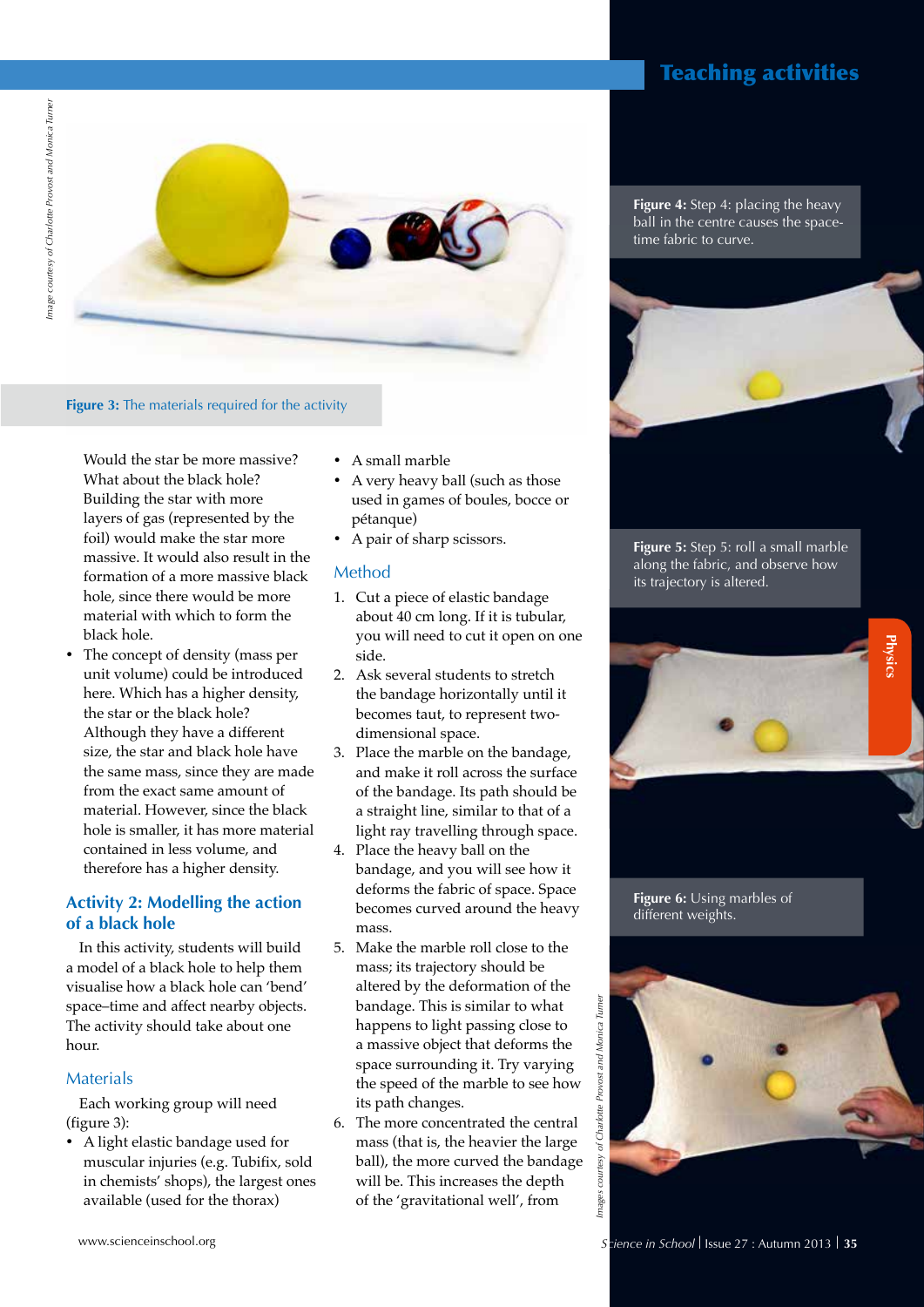

which a marble would not be able to escape.

7. As the marble passes close to the large ball, it starts to revolve around the 'black hole' and eventually falls in. Once it is there, you can see how things may easily fall into a black hole but have difficulty getting out. This is what happens with black holes: their gravity deforms space in such a way that light or other objects fall in and cannot escape.

## **Discussion**

• What happens when you decrease the speed of the marble? Why? When the speed of the marble is high enough, the marble has enough energy to escape the gravity of the black hole. However, if the speed of the marble is too low, the force of gravity from the black hole is too strong and the marble will not be able to escape.

- What happens when you use a heavier large ball? What about a heavier marble (figure 6)? Because more massive objects create a stronger gravitational force, in both cases you will need to throw the marble harder for it to escape the gravity of the black hole.
- How would you be able to tell if there is a black hole somewhere by observing the motions of the stars? If a black hole becomes massive enough, stars that pass nearby will become trapped in its gravitational field and begin to orbit the black hole, much as the planets in our Solar System orbit the Sun. By

observing the motions of many stars, astronomers can look for stars that have orbits around the same central point. If they cannot see an object at this central point, this is evidence that a black hole could be present there.

## **Acknowledgements**

Activity 1 was adapted from the 'Journey to a Black Hole' demonstration manual on the Inside Einstein's Universe websitew4. That activity was in turn adapted from the 'Aluminum Foil, Balloons, and Black Holes' activity on NASA's Imagine the Universe websitew1.

Activity 2 is adapted from a resource in the UNAWE database by Ricardo Moreno from Exploring the Universe, UNAWEw5 Espagna.